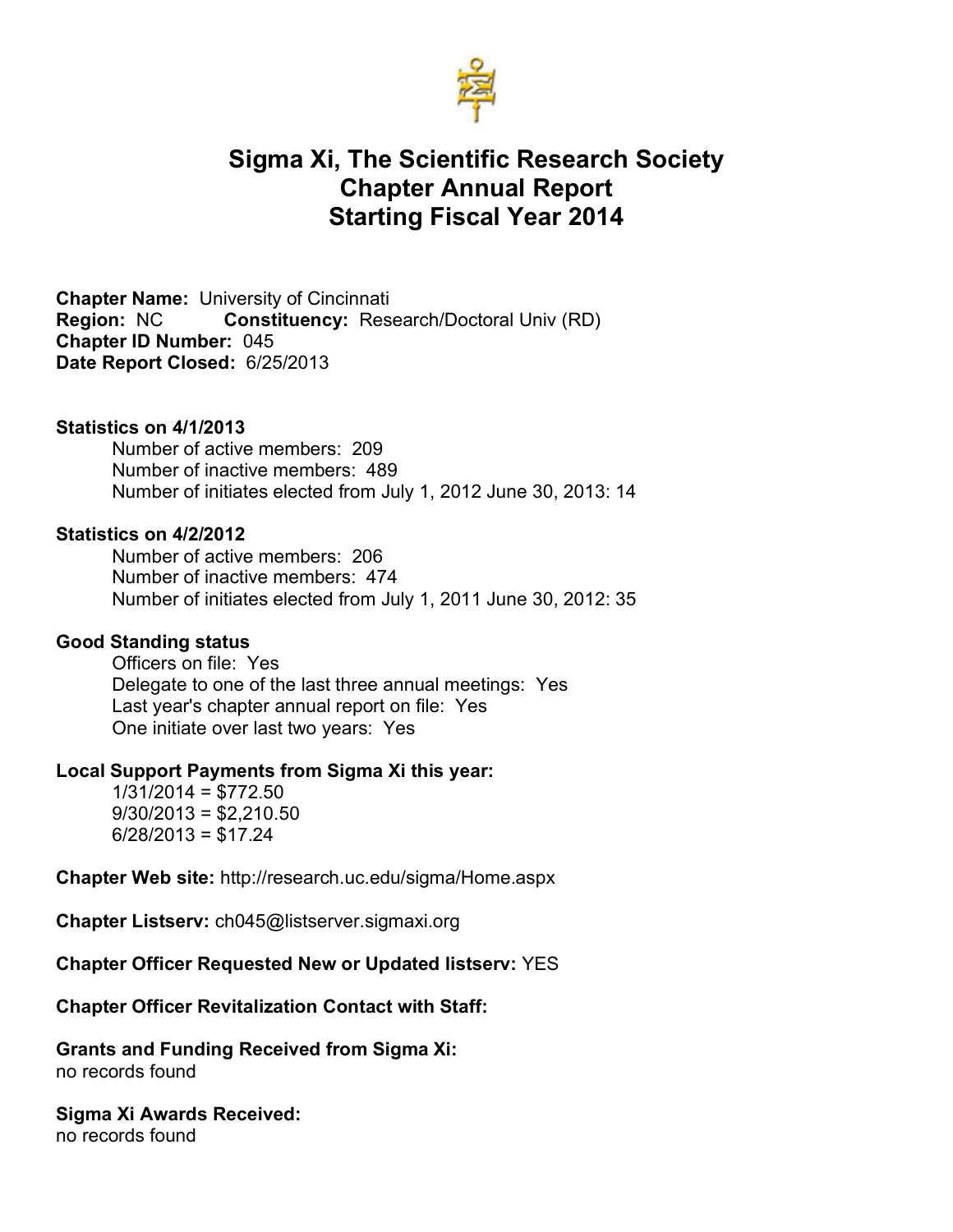## **Chapter Address:**

c/o Anne Vonderheide SEEBME, ML0048 University of Cincinnati Cincinnati OH 45221-0048

## **Chapter Officers reported for FY2014 July 1, 2013 June 30, 2014**

**President:** Term: FY2014 **President ID:** 20100450005 **Name:** Dr. Margaret Hanson Ph.D. **Home Number:** 513-931-5965 **Business Number:** 513-556-2872 **Fax Number: E-mail Address:** margaret.hanson@uc.edu

**Vice President:** Term: FY2014 **Vice President ID:** 830750395 **Name:** Ms. Christy Holland **Home Number:** 513-871-1289 **Business Number:** 513-584-0400 **Fax Number:** 513-584-0431 **E-mail Address:** christy.holland@uc.edu

**Secretary:** Term: FY2014 **Secretary ID:** 20110450024 **Name:** Dr. Anne Vonderheide Ph.D. **Home Number: Business Number:** 513-556-5012 **Fax Number: E-mail Address:** pawleca@ucmail.uc.edu

**Treasurer:** Term: FY2014 **Treasurer ID:** 20100450003 **Name:** Dr. Stephen Matter Ph.D. **Home Number:** 5136813449 **Business Number: Fax Number: E-mail Address:** mattersf@ucmail.uc.edu

# **No Annual Meeting Delegate For Fiscal Year 2014 was identified.**

# **Chapter Operations:**

Identified new chapter leaders: Yes Increased the number of members involved in/or attending chapter activities? Yes Sent a student to the Sigma Xi Student Research Conference? No Developed or maintained a chapter web site? Yes Sent a newsletter or regular communication to members? No Sent Electronic newsletter? Yes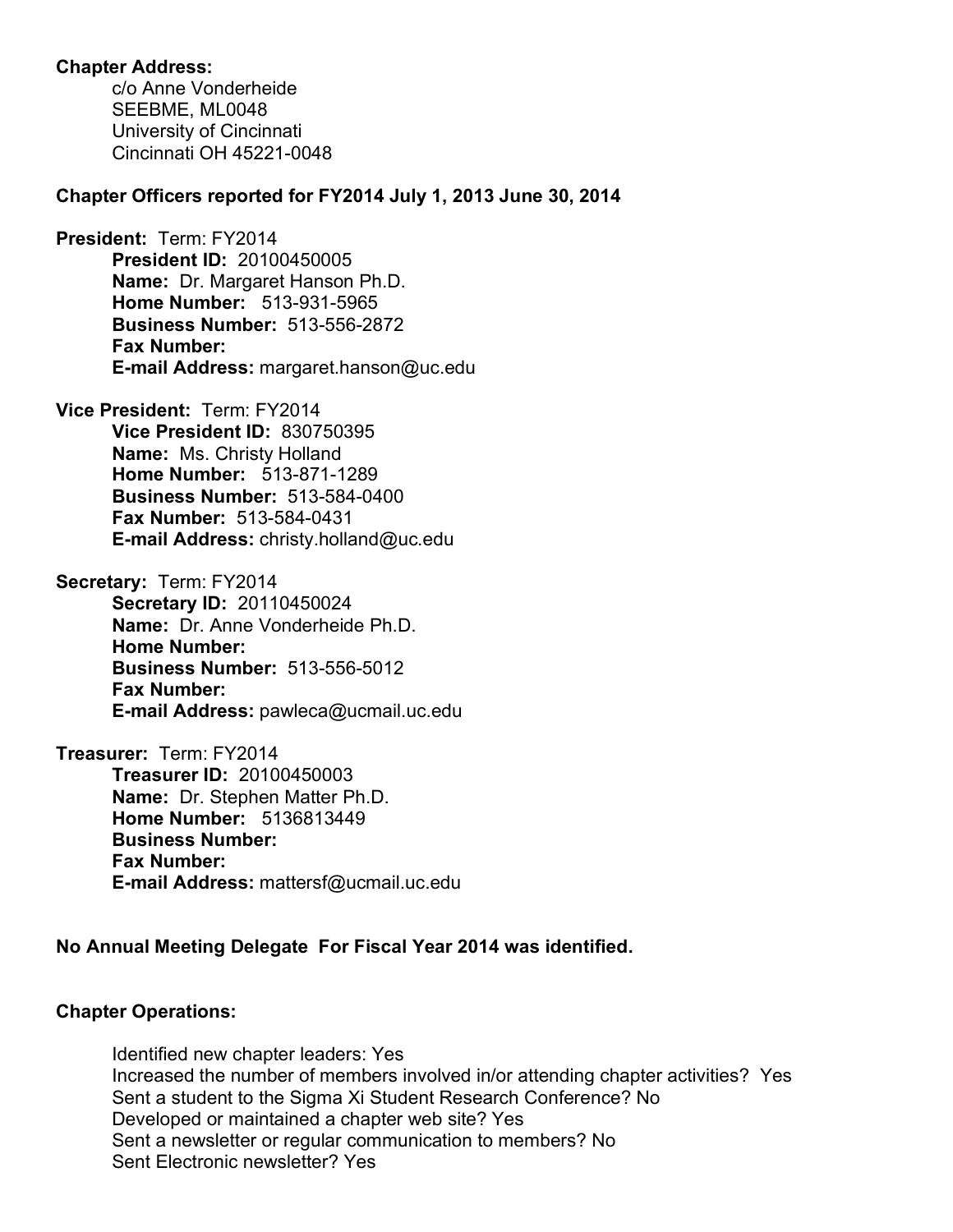Communicated with inactive members? No Nominated new faculty or institutional leaders for Sigma Xi membership? Yes Paid initiate fees for new members? No Promoted Associate Members? Yes Created new chapter program? Yes Worked on revitalizing the chapter? No Worked with another Sigma Xi Chapter? Yes

# **Past Fiscal Year Chapter Activities:**

**ActivityName:** Sigma Xi Fall Young Investigator Award Lecture **Participation:** 75 **Participants:** Mostly Sigma Xi members **Cost:** 1960 **ChapterFunds:** Yes **YearDone:** > 10 years **Description:** Our chapter presents a yearly award to a promising young researcher. The following Fall, the winner presents a public lecture. Dr. Stephanie Rollmann gave the lecture in Fall 2012 and was presented with a \$500 award at the accompanying reception held at the Faculty Club on the University of Cincinnati campus. **PromotingResearch:** Yes **Recognition:** Yes **AwardFacultyRes:** Yes **actstatus:** Complete



**ActivityName:** Southwest Ohio Science Teacher Award **Participants:** Mostly non-members **Cost:** 600 **ChapterFunds:** Yes **YearDone:** > 10 years

**Description:** We solicit applications and present an award (usually annual, beginning in 2011) to an outstanding science teacher in southwest Ohio. Half of the award goes to the awardee and the other half goes to the school's science department to be used for supplies etc. Sigma Xi chose two winners in 2013 Jeffery Rodriguez at Anderson High School and Amy Jameson of Dater High school. The awards were presented at the Southwest Ohio Science and Engineering Expo in March, 2013.

**PromotingResearch:** Yes **ScienceEducPubUnderS:** Yes **ResLocalSchools:** Yes **Recognition:** Yes **AwardK12Teaching:** Yes **actstatus:** Complete



**ActivityName:** Sigma Xi Spring Mixer **Participation:** 50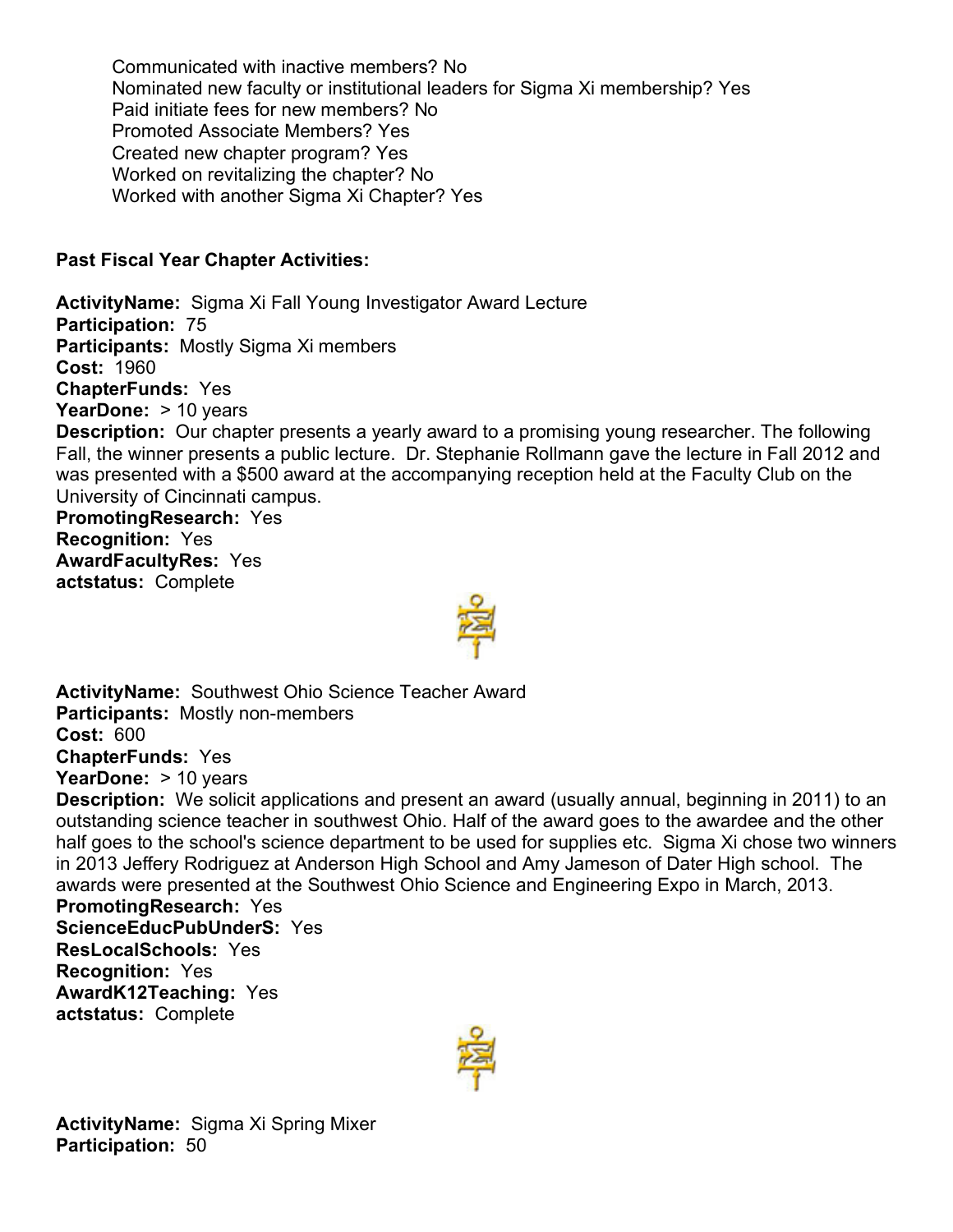**Participants:** Mostly Sigma Xi members **Cost:** 780 **ChapterFunds:** Yes

**YearDone:** > 10 years

**Description:** UC's Sigma Xi Chapter holds the spring mixer as an informal, after work get-together and social hour. At the 2013 spring mixer, held in April at the Bearcat lounge on UC's medical school campus, we honored new members, GIAR winners, and announced the new Young Investigator Winner. This year's Young Investigator awardee was announced as UC's internationally known authority in display devices and electrowetting technology, Dr. Jason Heikenfeld, an associate professor in the School of Electronic and Computing Systems in the College of Engineering and Applied Science.

**PromotingResearch:** Yes **Recognition:** Yes **AwardFacultyRes:** Yes **AwardGradRes:** Yes **actstatus:** Complete



**ActivityName:** Local Grant-in-Aid of Research Awards **Participation:** 14 **Participants:** Some Sigma Xi members **Cost:** 9000 **ChapterFunds:** Yes **InstitutionFunds:** Yes **IndividualDonors:** Yes **YearDone:** 4-5 years **Description:** The UC Chapter offered Grants-In-Aid of Research (GIAR) awards of \$3,000 each to three UC graduate students whose research proposals were top rated by the selection committee. The recipients and respective projects were:

Bethany Stahl, "Pigmentation loss in cave animals: a high resolution analysis of destructive genetic mutations"

Tyler Fosnight, "An infrared system for measuring tissue temperature during radiofrequency ablation in real-time"

Haley Titus-Mitchell, "The role of the Notch pathway in nervous system pathogenesis in gain of function rasopathies"

**PromotingResearch:** Yes **UndergradResSymp:** Yes **GradResSymp:** Yes **SuppInterRes:** Yes **Recognition:** Yes **AwardUndergradRes:** Yes **AwardGradRes:** Yes **actstatus:** Complete

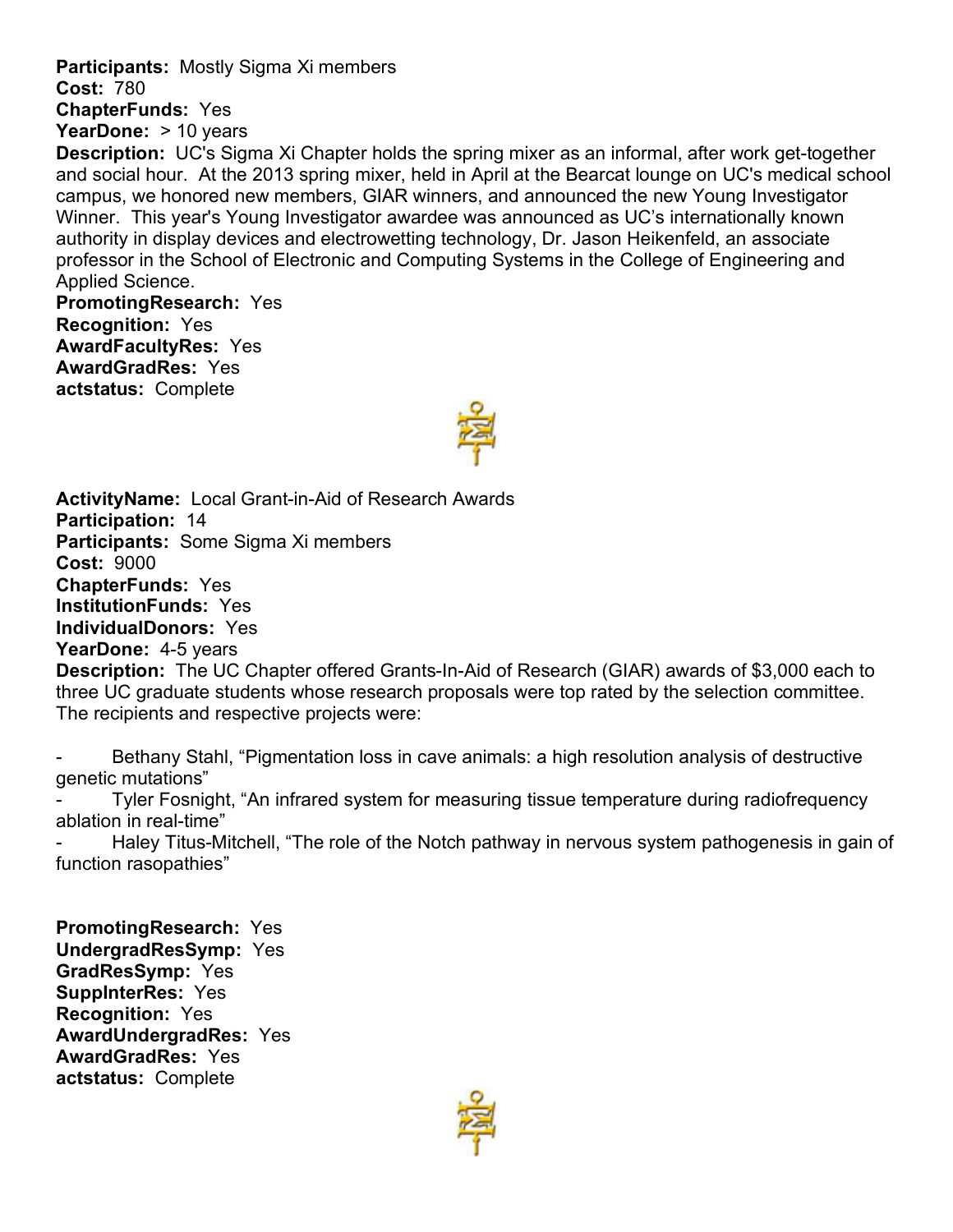**ActivityName:** Seminar by Astronaut Shannon Walker **Participation:** 1000 **Participants:** Mostly non-members **Cost:** 100 **OtherFundingSources:** Yes **YearDone:** 1st year **Description:** The University of Cincinnati's Sigma Xi Chapter co-sponsored a seminar given on campus in March, 2013. The guest speaker was astronaut Shannon Walker and her talk was entitled, "Living on the International Space Station". **ScienceEducPubUnderS:** Yes **ScienceGenPublic:** Yes **LecturesWorkshopProf:** Yes **HostLect:** Yes **actstatus:** Complete

**ActivityName:** University of Cincinnati's Graduate Poster Forum **Participation:** 150 **Participants:** Mostly non-members **Cost:** 50 **OtherFundingSources:** Yes **YearDone:** 2-3 years **Description:** In the spring of each academic year, the University of Cincinnati holds an annual

poster forum in which graduate students of all disciplines participate and display their research for selected judges. Many Sigma Xi members serve as judges. Each year, we put up a poster about Sigma Xi, presenting the opportunities of membership. Typically one of the executive officers attends the poster to answer questions and hand out membership application forms.

# **PromotingResearch:** Yes

**GradResSymp:** Yes **actstatus:** Complete



**ActivityName:** Sigma Xi Field Trip: Tour of Univerisity of Cincinnati's Field Station **Participation:** 10 **Participants:** Mostly Sigma Xi members **Cost:** 50 **ChapterFunds:** Yes **IndividualDonors:** Yes **YearDone:** 1st year **Description:** This is the first of a series of Science Field Trips we are promoting, to get members to

meet outside the office and learn about the various research activities going on at and near the university. Two Sigma Xi members, one an environmental biologist, the other an anthropologist, gave a tour of UC's new Field Station, 20 miles outside of town. On the 17-acre natural site, faculty are doing plant/environmental studies. The site also houses a large building for preparing and storing various anthropological artifacts found in the SW Ohio region. **PromotingResearch:** Yes